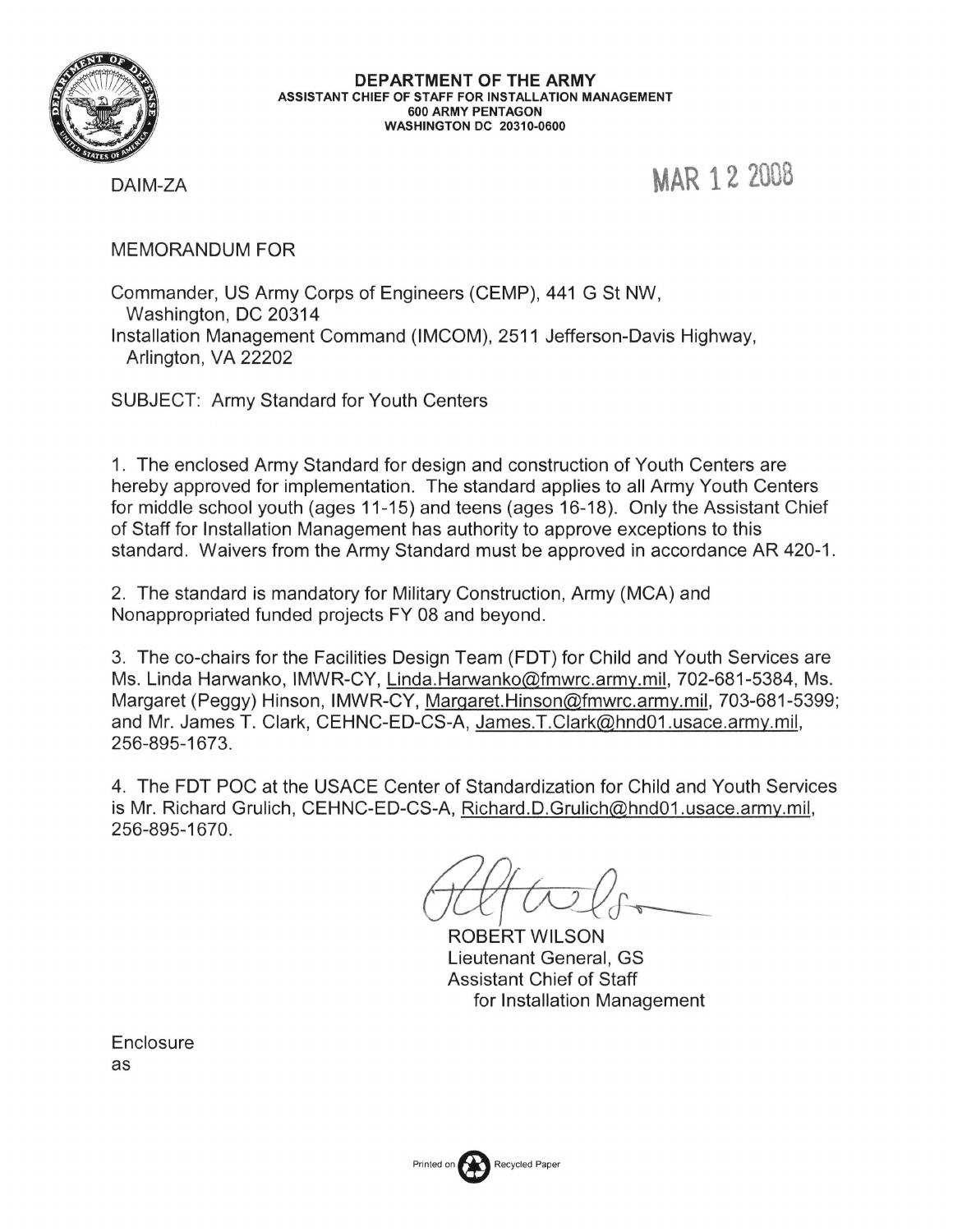## THE ARMY STANDARD FOR YOUTH CENTERS

### Description:

Youth Centers are designed primarily for use by middle school youth (ages 11-15) and teens (ages 1618). These facilities provide safe, supervised, healthy, accountable and age-appropriate activities for youth and teens. The Youth Center supports opportunities for youth and teens to develop their physical, educational, social, recreational, and emotional needs. The Army Standards for Youth Centers are based on Army Baseline Standards and Department of Defense requirements for certification.

The standards support the framework for Army Youth programs in four Service Areas:

- Academic Support, Mentoring, and Intervention Services (i.e., Homework Centers),
- Life Skills, Citizenship, and Leadership Opportunities (i.e., Computer Labs, workforce preparation, youth councils)
- Sports, Fitness and Health Options (i.e., Multi-Purpose room and outdoor activity space for individual or group sports and fitness activities, skill building clinics; Snack Bar/Culinary Arts area for nutrition counseling and self-help skills)
- Arts, Recreation, and Leisure Activities (i.e., Areas/activity rooms for self-directed activities, individual or group lessons).

## CATEGORY CODE DESCRIPTION

74066 Youth Center

Facilities covered in this standard are for youth centers for middle school youth (ages 11-15) and teens (ages 16-18). Youth Center capacities are as follows:

| Small  | $60 - 90$ capacity   |
|--------|----------------------|
| Medium | $105 - 135$ capacity |
| Large  | $150 - 180$ capacity |

Applicability:

- The Army Standard applies to Army facilities worldwide.
- The Army Standard is mandatory for all construction projects effective in FY08 and beyond.
- All geographic districts shall incorporate the mandatory design criteria described herein in close coordination with the USACE designated Center of Standardization (COS) for Child and Youth Services.
- All Youth Center projects must be reviewed by the COS and IMCOM Center of Expertise to ensure conformance with the Army Standard.

### Waivers:

- Only the Assistant Chief of Staff for Installation Management has authority to approve exceptions to the Army Standards.
- Waivers from the Army Standard must be requested in accordance with AR 420-1 and the Army Facilities Standardization Program Charter, latest edition.
- All waiver requests to the Army Standards require COS conflict resolution prior to submission by the Garrison Commander.
- Garrison Army Standard waiver request submissions must be received in sufficient time to allow complete review by the Facility Design Team and development of recommendations or courses of action for the AFSC to consider prior to implementation into project design.
- Late submissions and/or project delays are NOT sufficient stand-alone justification for accelerated review or other dispensation for not meeting the Army Standard contained herein.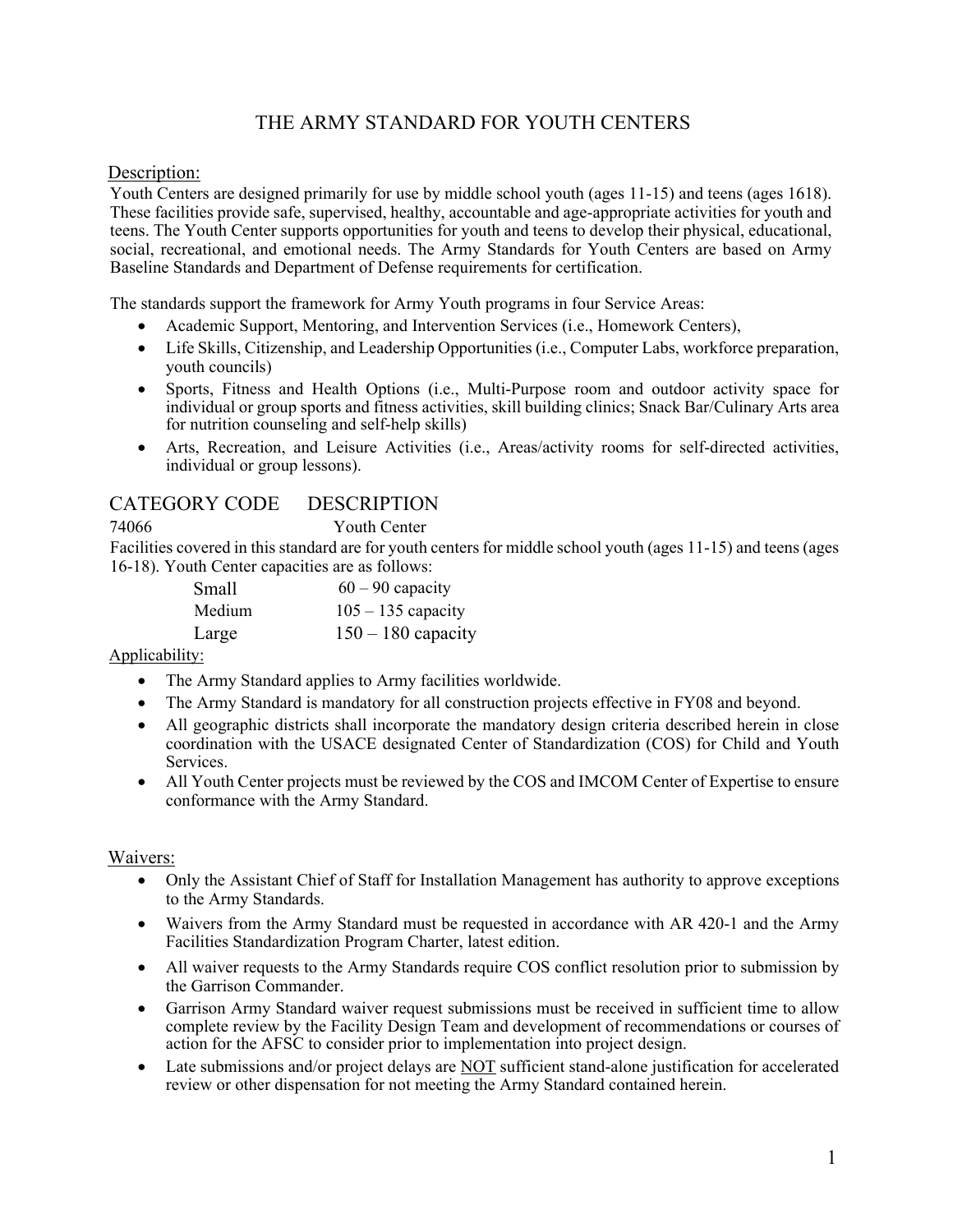# THE ARMY STANDARD FOR YOUTH CENTERS

| Item                                       | Mandatory Criteria                                                                                                                                                                                                                                                                                                                                                                                                                                                                                                                                                                                                                                                                                                                                                                         |
|--------------------------------------------|--------------------------------------------------------------------------------------------------------------------------------------------------------------------------------------------------------------------------------------------------------------------------------------------------------------------------------------------------------------------------------------------------------------------------------------------------------------------------------------------------------------------------------------------------------------------------------------------------------------------------------------------------------------------------------------------------------------------------------------------------------------------------------------------|
| Lobby/Central<br>Counter/Reception<br>Desk | Must have a lobby which contains a central counter for clerk to view/observe<br>the youth entering and exiting the facility, as well as, parents and visitors. The<br>configuration and functional relationship between the main entry and the central<br>counter/reception desk must be maintained. Provide communication and data<br>connectivity to include access control and central intercom system.                                                                                                                                                                                                                                                                                                                                                                                 |
| rea                                        | Patron/Visitor Waiting Must have a waiting area for parents and visitors adjacent to the central<br>counter/reception desk. Waiting area to contain seating and will also serve as<br>an area where a few youth can gather and socialize when not in use by<br>parents/visitors.                                                                                                                                                                                                                                                                                                                                                                                                                                                                                                           |
| Director's Office                          | Must be located in close proximity to the central counter/reception desk and<br>must be directly accessible from the waiting area. Provide communication and<br>data connectivity.                                                                                                                                                                                                                                                                                                                                                                                                                                                                                                                                                                                                         |
| Administrative Office<br>Space             | Administrative office space, with the exception of the Sports and Fitness<br>Director office is to be located in close proximity to the Director's office and in<br>the vicinity of the facility entry. Provide communication and data connectivity.                                                                                                                                                                                                                                                                                                                                                                                                                                                                                                                                       |
| Copy File Room                             | This room to be within the administrative area. It houses copy machines, printers<br>(other than those dedicated to specific individuals), filing cabinets and storage<br>for general office supplies. Provide adequate electrical and LAN drops                                                                                                                                                                                                                                                                                                                                                                                                                                                                                                                                           |
| Staff Lounge/Training<br>Room              | Must be provided in all facilities and located in the administrative portion of<br>the facility. Provide a solid surface countertop with integral backsplash and<br>single compartment sink/faucet. Provide GFCI electrical outlets above the<br>counter for microwave and other appliances. Provide space for refrigerator and<br>vending machine along with electrical outlets and a water line to support ice<br>making capability in freezer. Must provide space within the lounge/training<br>room for taff to secure belongings (e.g. individual lockers secured to the wall).<br>Provide a minimum of two workstations with computers and internet<br>connectivity and pace for table and chairs for staff to work at or eat lunch.<br>Provide communication and data connectivity. |
| Staff/Visitor<br>Restrooms                 | Must have handicapped accessible restroom(s) in the entry/lobby of the facility<br>or use by parents, visitors, and staff. Restroom(s) must be separate from those<br>used by youth. Provide one (1) toilet for every 15 full time/full-time equivalent<br>staff on duty at any one given time.                                                                                                                                                                                                                                                                                                                                                                                                                                                                                            |
| Technology Lab                             | Must have technology lab strategically located in close proximity to the entry<br>rea. The technology lab is a functional and programming requirement in all<br>Youth Centers. Minimum of 525 square foot area for 15 youth (35 sq ft per<br>youth). This space must accommodate 15 computer workstations for youth.<br>Lab to be arranged in a "U" shape for the purpose of full unobstructed<br>monitoring by the Technology Specialist with LAN drops and four-plex<br>electrical outlets along the wall. For the small facility, this area dual functions<br>as a technology Lab and Homework Center with 7 computer workstations for<br>youth. Non-static, fire resistant, car etin is required for this area.                                                                        |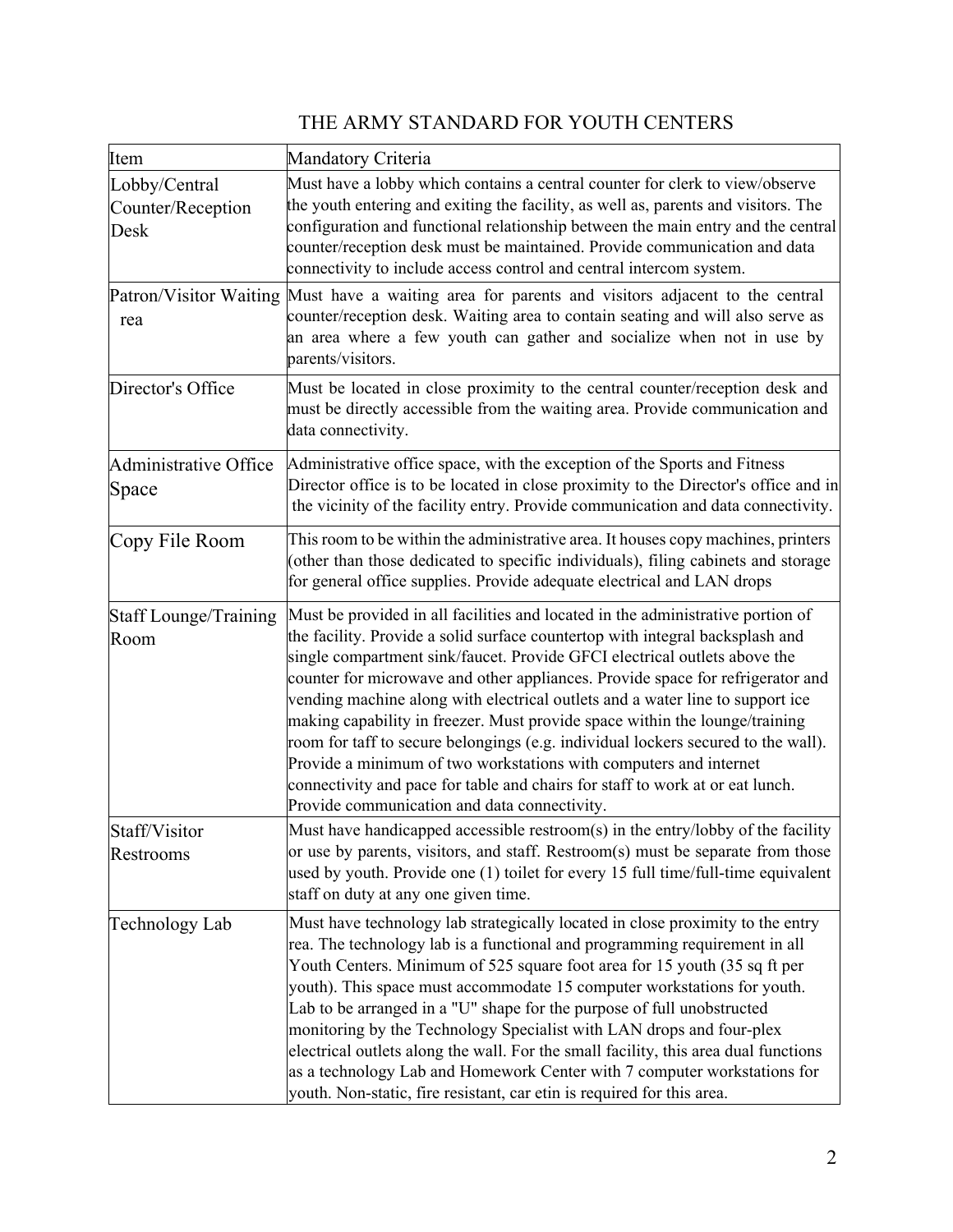| Item                                       | Mandatory Criteria                                                                                                                                                                                                                                                                                                                                                                                                                                                                                                                                                                                                                                                                                                                                                                                                                                                                                                                                                                                                                                                                                                                                                                                                                                                                                                                                                                                                                                                                                                                                                                                                                                                                                                                                                                                                                                                                                          |
|--------------------------------------------|-------------------------------------------------------------------------------------------------------------------------------------------------------------------------------------------------------------------------------------------------------------------------------------------------------------------------------------------------------------------------------------------------------------------------------------------------------------------------------------------------------------------------------------------------------------------------------------------------------------------------------------------------------------------------------------------------------------------------------------------------------------------------------------------------------------------------------------------------------------------------------------------------------------------------------------------------------------------------------------------------------------------------------------------------------------------------------------------------------------------------------------------------------------------------------------------------------------------------------------------------------------------------------------------------------------------------------------------------------------------------------------------------------------------------------------------------------------------------------------------------------------------------------------------------------------------------------------------------------------------------------------------------------------------------------------------------------------------------------------------------------------------------------------------------------------------------------------------------------------------------------------------------------------|
| <b>Homework Center</b>                     | Must provide for a self-contained area adjacent to the Technology Lab in all<br>Youth facilities except in the $60 - 90$ capacity youth center. In the small<br>youth enter, the Homework Center will be incorporated within the Technology<br>Lab.<br>Provide for a minimum of 525 square foot area for 15 youth (35 sq. ft. per<br>youth).                                                                                                                                                                                                                                                                                                                                                                                                                                                                                                                                                                                                                                                                                                                                                                                                                                                                                                                                                                                                                                                                                                                                                                                                                                                                                                                                                                                                                                                                                                                                                                |
| Activity Room(s) -<br>General and Specific | There are two categories of activity rooms: General Activity Room and Special<br>Activity Rooms.<br>General Activity Room(s) for gatherings, club meetings, arts and crafts (with<br>the addition of a sink to include a plaster trap), or for other general uses. For<br>these types of activities, room to accommodate up to 30 youth.<br>Specific Activity Room(s) allow for a variety of indoor activities. Room to<br>afford flexibility in use and designed for more active functions such as dance,<br>yoga, or martial arts. This room is not intended to accommodate team sports.<br>For these types of activities, room to accommodate up to 15 youth.                                                                                                                                                                                                                                                                                                                                                                                                                                                                                                                                                                                                                                                                                                                                                                                                                                                                                                                                                                                                                                                                                                                                                                                                                                            |
| Commons/Gathering<br>Area                  | his area is the heart of the program area and a prime gathering place for youth.<br>Space to accommodate 15 youth and depending on the size of the youth center<br>the facility shall have as few as $1$ (for the Small facility) and as many as $2$ (for<br>the Medium and Large facility). One of the commons areas must be adjacent to<br>the snack bar/culinary arts learning center. Each commons area to be sized a<br>minimum of 675 sq ft. Provide an additional 2 feet of space along circulation<br>routes for locations of moveable cabinets to hold program equipment. A<br>commons area may be used for table games such as pool, ping pong, foosball or<br>air hockey or as a place for youth to gather in a comfortable setting promoting<br>socialization. Install four recessed duplex electrical floor outlets in each<br>common area for electronic table games such as air hockey.<br>Provide for a platform, approximately 16 ft $X$ 18 ft with two risers and a ramp<br>with handrails for handicapped accessibility in the main commons area adjacent<br>to the snack bar. Include vision windows in the wall between the commons area<br>and the multi-purpose room to provide full unobstructed view for youth of<br>activities in the multipurpose room. Vision windows to be at different heights<br>above the finished floor to enable children of various heights the opportunity to<br>view what is happening. Size and material of vision windows to meet fire<br>requirements. The commons area must be provided with diffused or indirect<br>natural lighting to the maximum extent possible. Skylights are not an acceptable<br>means of meeting the natural lighting requirement. Ceiling to be no lower than<br>15 ft in the main commons area. Provide sound absorbing materials (e.g. noise<br>panels) in this area to prevent echoing and to reduce the noise level. |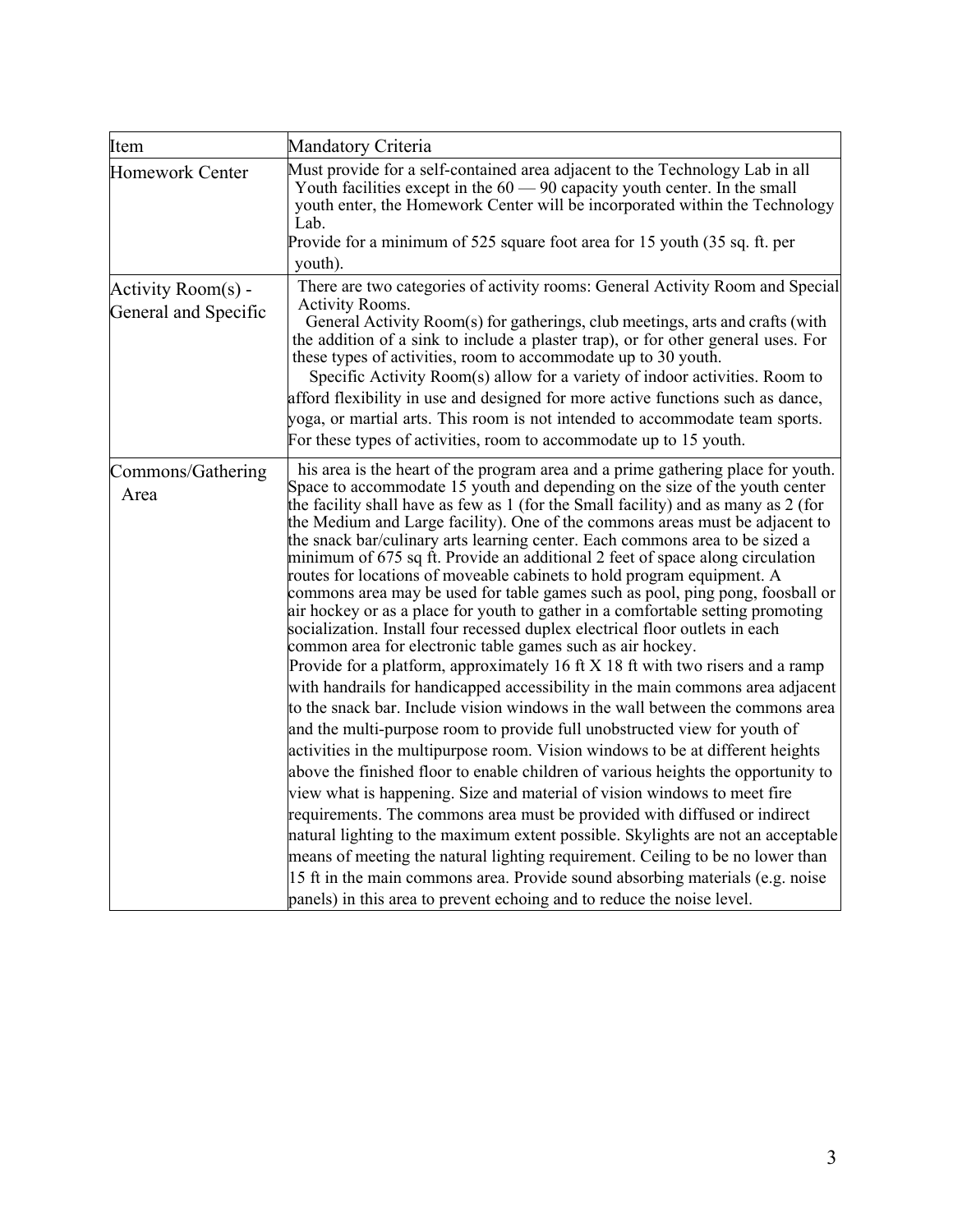| Item               | Mandatory Criteria                                                                                                                                                                                                                                                                                                                                                                                                                                                                                                                                                                                                                                                                                                                                                                                                                                                                                                                                                                                                                                                                                                                                                                                                                                                                                                                                                                                                                                                                                                                                                                                                                                                                                                                                                                                                                                                                                                                                                                                      |  |  |  |  |
|--------------------|---------------------------------------------------------------------------------------------------------------------------------------------------------------------------------------------------------------------------------------------------------------------------------------------------------------------------------------------------------------------------------------------------------------------------------------------------------------------------------------------------------------------------------------------------------------------------------------------------------------------------------------------------------------------------------------------------------------------------------------------------------------------------------------------------------------------------------------------------------------------------------------------------------------------------------------------------------------------------------------------------------------------------------------------------------------------------------------------------------------------------------------------------------------------------------------------------------------------------------------------------------------------------------------------------------------------------------------------------------------------------------------------------------------------------------------------------------------------------------------------------------------------------------------------------------------------------------------------------------------------------------------------------------------------------------------------------------------------------------------------------------------------------------------------------------------------------------------------------------------------------------------------------------------------------------------------------------------------------------------------------------|--|--|--|--|
|                    | provide for a dry storage area to store food items not refrigerated. Floor drain<br>must be provided.                                                                                                                                                                                                                                                                                                                                                                                                                                                                                                                                                                                                                                                                                                                                                                                                                                                                                                                                                                                                                                                                                                                                                                                                                                                                                                                                                                                                                                                                                                                                                                                                                                                                                                                                                                                                                                                                                                   |  |  |  |  |
|                    | Provide space for 2 vending machines and electrical outlets to support in close<br>proximity to the snack bar area.                                                                                                                                                                                                                                                                                                                                                                                                                                                                                                                                                                                                                                                                                                                                                                                                                                                                                                                                                                                                                                                                                                                                                                                                                                                                                                                                                                                                                                                                                                                                                                                                                                                                                                                                                                                                                                                                                     |  |  |  |  |
|                    | Preference for dumpster location is in close proximity to the Snack Bar/Culinary<br>Arts Area. Dumpster is not to be placed in front of the facility.                                                                                                                                                                                                                                                                                                                                                                                                                                                                                                                                                                                                                                                                                                                                                                                                                                                                                                                                                                                                                                                                                                                                                                                                                                                                                                                                                                                                                                                                                                                                                                                                                                                                                                                                                                                                                                                   |  |  |  |  |
| Multi-Purpose Room | Must include a multi-purpose room (High school full basketball court size to<br>include accommodations for bleachers) with an electrically operated drop<br>divider curtain. Ceiling to be minimum clear height as appropriate for high<br>school basketball (24 ft. minimum clear). Bleachers, if built in, to be light<br>weight aluminum and fold into wall only on one side of the multi-purpose<br>coom. Provide removable wall padding (mats) for the entire wall space in the<br>multipurpose room to serve as protection for youth, acoustical attenuation, and<br>reduce maintenance to the walls. Removable mats to serve and dual function s<br>use for gymnastics. Provide variable lighting in this area to support various<br>activities taking place in this space (e.g. sports events and dances). Protective<br>mesh covers will be installed for all external fixtures. Two (2) basketball goals<br>(shatter proof and breakaway) are to be provided for full-court play. Four (4)<br>pasketball goals (adjustable height/electrical with manual override/and fold<br>against the wall) are to be provided for half-court play. Must provide markings<br>or basketball full court and 2xhalf court and volleyball. Install flush receptacles<br>or insertion of volleyball stanchions with covers when not in use. Athletic<br>fooring must be multipurpose and resilient to wear to allow for multiple<br>activities o take place (e.g. rollerblading, basketball, volleyball, etc.) Wood<br>flooring is not acceptable. Accommodate for electric score boards and plug in<br>of portable radios, etc. Each end of court will be pre-wired for dual scoreboard<br>installation (that can be used independently for cross court games) and drops for<br>score able usage. Two (2) public restrooms accessible off the corridor from the<br>multipurpose room to the outside are required. Provide a wall mounted fold out<br>diaper changing table in each of these public restrooms. |  |  |  |  |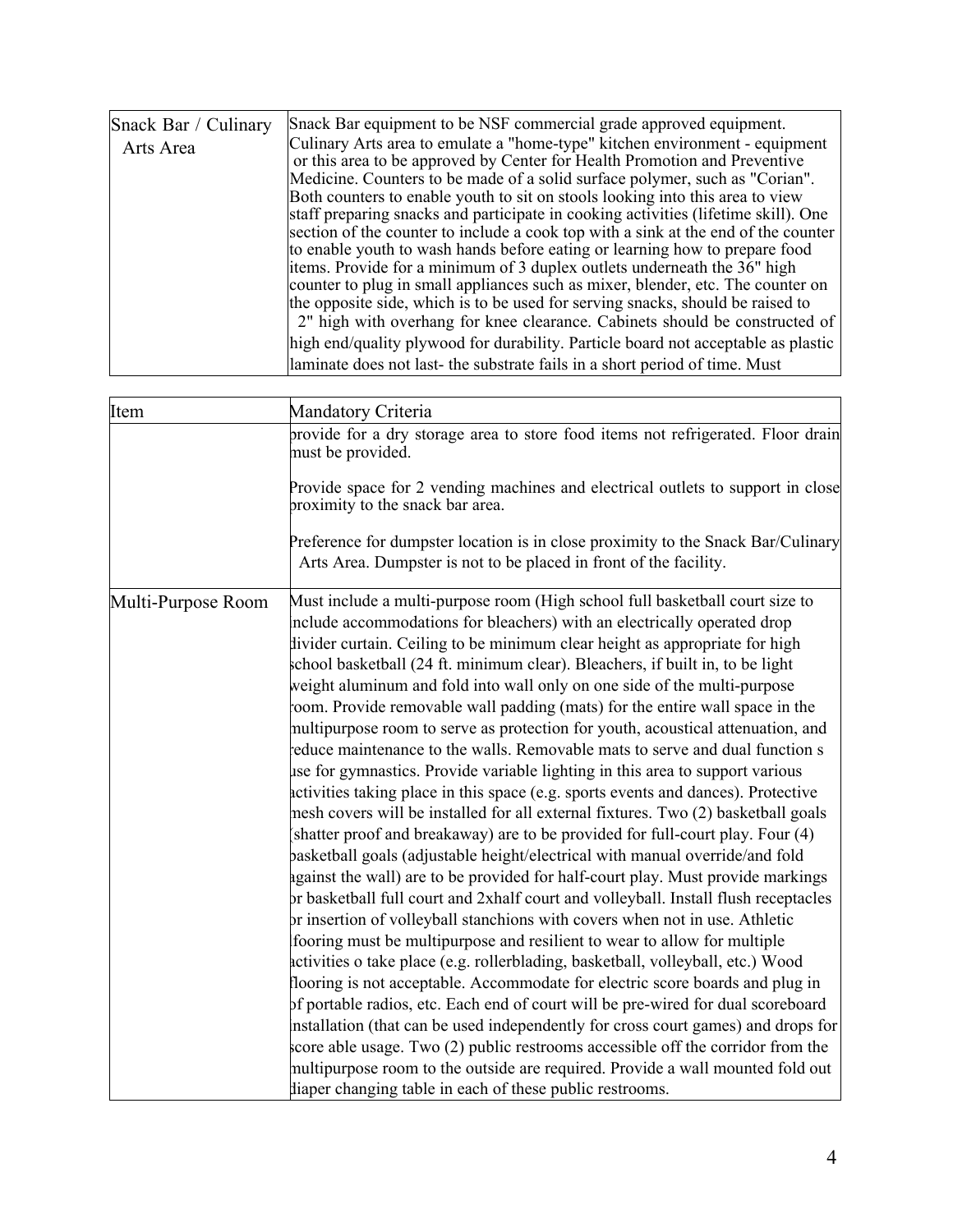| Storage Rooms            | Large storage and issue rooms adjacent to the multi-purpose room accessible<br>rom the interior. Storage is for programming supplies and equipment, as well<br>s, storage for large pieces of sports & fitness equipment, bats, balls, roller<br>skates, etc. Provide a mezzanine above one of the storage areas for uniform<br>storage to be accessed by the CYS Sports & Fitness Director.                                                                                                                                                                                      |
|--------------------------|-----------------------------------------------------------------------------------------------------------------------------------------------------------------------------------------------------------------------------------------------------------------------------------------------------------------------------------------------------------------------------------------------------------------------------------------------------------------------------------------------------------------------------------------------------------------------------------|
| Sports Director's Office | office for the Sports Director to be located in close proximity to the<br>multipurpose room and storage room(s) for sports and fitness equipment and<br>uniform storage area. office to also be adjacent to the laundry area as the<br>majority of laundry being done in the youth center will be for uniform washing<br>and drying. Provide communication and data connectivity.                                                                                                                                                                                                 |
| Laundry Room             | Must provide space for residential grade washer(s) and dryer(s) for laundering<br>sports uniforms and other items associated with the operation of a youth center<br>(e.g. props and clothes for drama). Locate laundry room on an exterior wall to<br>allow for horizontal venting of the dryers. Laundry room to be secured with<br>locking mechanism. Provide for a laundry tub and self-priming floor drain to<br>prevent sewer gases from filtering into the facility. Provide counter for folding<br>clothes with u er and lower cabinets for storage of laundry materials. |

| Item                                  | Mandatory Criteria                                                                                                                                                                                                                                                                                                                                                                                                    |
|---------------------------------------|-----------------------------------------------------------------------------------------------------------------------------------------------------------------------------------------------------------------------------------------------------------------------------------------------------------------------------------------------------------------------------------------------------------------------|
| Teen Room/Lounge                      | When a teen room/lounge is provided, it is to be located so that access can be<br>monitored by the central check-in counter. This space provides older teens (16)<br>18 yrs of age) with their own space to socialize and have access to more<br>independent activities like computers, college preparation, and watching<br>television in a home like environment.                                                   |
|                                       | Provide data connectivity. Allocation:                                                                                                                                                                                                                                                                                                                                                                                |
|                                       | * Teen room for $15 = 2$ LAN drops                                                                                                                                                                                                                                                                                                                                                                                    |
|                                       | * Teen room for $30 = 3$ LAN drops                                                                                                                                                                                                                                                                                                                                                                                    |
| Patio                                 | covered patio to be accessible off the snack bar/culinary arts area.                                                                                                                                                                                                                                                                                                                                                  |
| Male/Female Toilet<br>Areas for Youth | Separate male and female toilet rooms for youth are required. Requirement is<br>or one toilet and one sink per 15 youth. Where multiple toilet stalls are provided<br>in the male (boys) restroom, one $(1)$ urinal may be substituted for a toilet.                                                                                                                                                                  |
| Janitorial Closet                     | Janitorial closet is required adjacent to the male (boys) and female (girls) toilet<br>rooms. Closet to be equipped with a low mop sink, a place to store janitor's<br>equipment and cleaning supplies, and a rack to promote hanging/air drying of<br>mops. Door must have a locking mechanism and be designed to swing out into<br>the corridor 180 degrees to prevent impeding on emergency egress.                |
| vision Panels                         | Vision panels are interior windows in corridor walls and doors that are integral<br>visual monitoring and provide an additional risk prevention measure. Vision<br>panels in corridor walls shall extend from normal $6'8'' - 7'$ -0" height to 54<br>"above he finished floor. Vision panels in doors to be a minimum of half-height<br>glass and shall be provided with al 2" wide side-lite. Vision panels must be |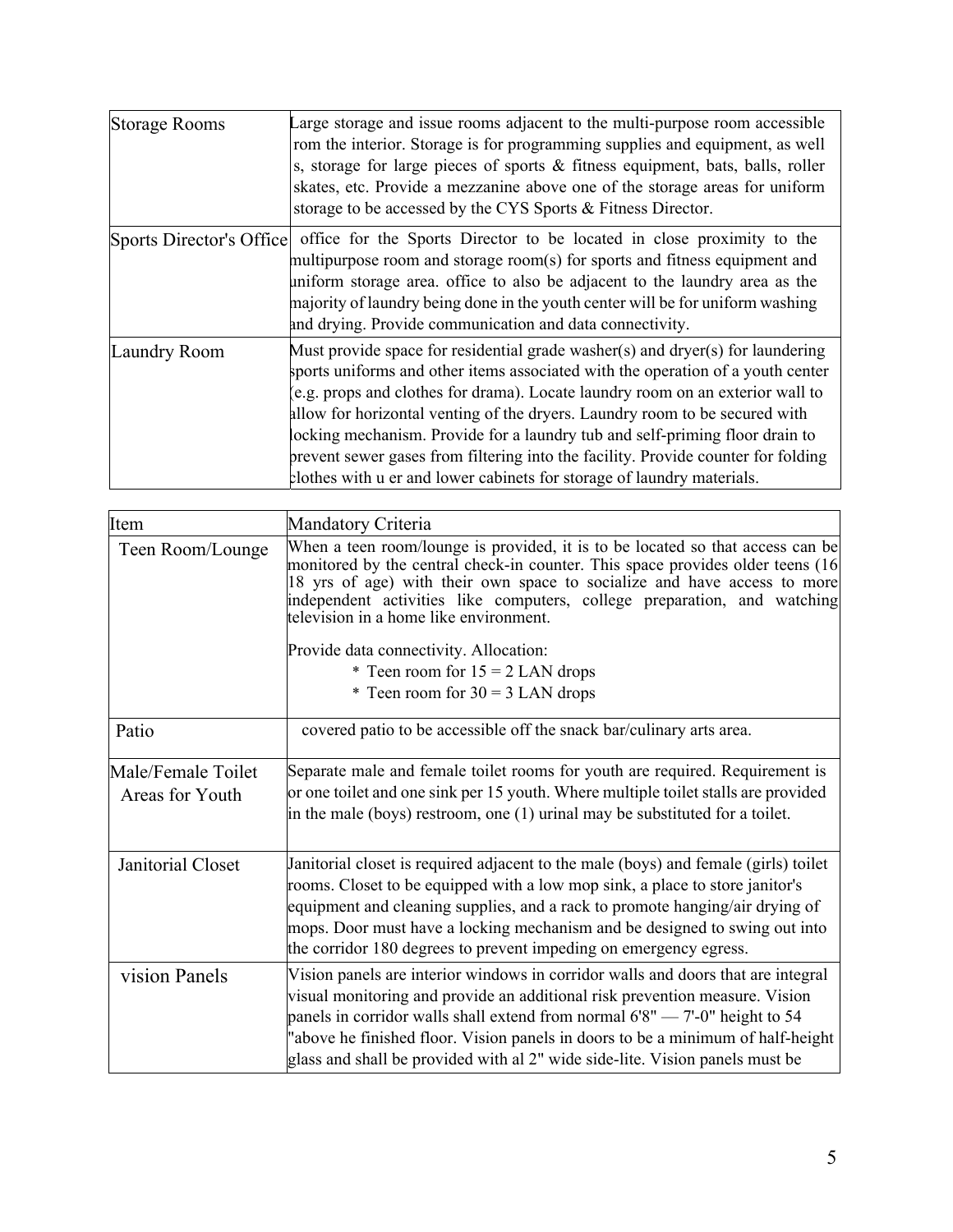|                                                                | provided in all doors, within the facility, with the exception of the adult<br>restrooms.                                                                                                                                                                                                                                                                                                                            |
|----------------------------------------------------------------|----------------------------------------------------------------------------------------------------------------------------------------------------------------------------------------------------------------------------------------------------------------------------------------------------------------------------------------------------------------------------------------------------------------------|
| <b>Intercom System</b>                                         | Must have a built-in intercom system capable of allowing staff to communicate<br>with the main reception desk and other areas of the building.                                                                                                                                                                                                                                                                       |
| Video Monitoring<br>System/Closed Circuit<br>Television (CCTV) | Must have video monitoring system to deter and reduce the risk of child abuse<br>and protect staff from unwarranted allegations of abuse.<br>Conduits, power, and cabling are to be installed as indicated on the standard<br>design.                                                                                                                                                                                |
| Video Monitoring<br><b>Equipment Room</b>                      | Separate room or area will be provided to store the equipment racks for the video<br>monitoring security system. Racks are approximately 48"W x 30"D x 84"<br>H. Special consideration for heat build up is required. Targeted temperature is<br>70 degrees F. Maximum temperature is 85 degrees F.                                                                                                                  |
| Outdoor Activity Area                                          | Youth outdoor activity area should provide at a minimum:<br>Hard surface patio area with optional shade structure<br>Open field area should none be accessible to the facility<br>Hard surface area for basketball<br>Hose bibs and out-door electrical outlet are required.                                                                                                                                         |
| Parking                                                        | Parking for patrons and staff is required. Parking Allocation: 1 parking space<br>per each full-time staff; 1 per every 4 patrons, and 60 additional spaces for<br>sporting events. Parking for handicapped to be in accordance with ADA. Buses<br>to deliver and pick up youth curbside on sidewalk that leads directly into the<br>facility. Locate bicycle racks near the facility entrance in a secure location. |

| Item                              | Mandatory Criteria                                                                                                                                                                                                                                                                                                                 |  |  |
|-----------------------------------|------------------------------------------------------------------------------------------------------------------------------------------------------------------------------------------------------------------------------------------------------------------------------------------------------------------------------------|--|--|
|                                   |                                                                                                                                                                                                                                                                                                                                    |  |  |
| <b>Exterior Lighting</b>          | Exterior lighting systems provided for parking areas, sidewalks, service yards,<br>service drives, building entrances and perimeter.                                                                                                                                                                                               |  |  |
| Service Road/Drive                | Service road/drive must be provided on the side of the building adjacent to the<br>mechanical room, providing vehicular access to the snack bar service entry,<br>mechanical yard, electrical room and storage room. All vehicular pathways must<br>be kept away from children and pedestrian pathways and outdoor activity areas. |  |  |
| <b>Controlled Entry</b><br>Access | buzzer security system, with manual override, must be installed to facilitate<br>entry into the facility.                                                                                                                                                                                                                          |  |  |
| <b>HVAC</b>                       | HVAC units will provide heating and air conditioning for the entire facility<br>excluding the Mechanical and Electrical Rooms which require only heating. A<br>system with zoning flexibility must be provided to accommodate variations in<br>usage (e.g. evenings, weekends, events).                                            |  |  |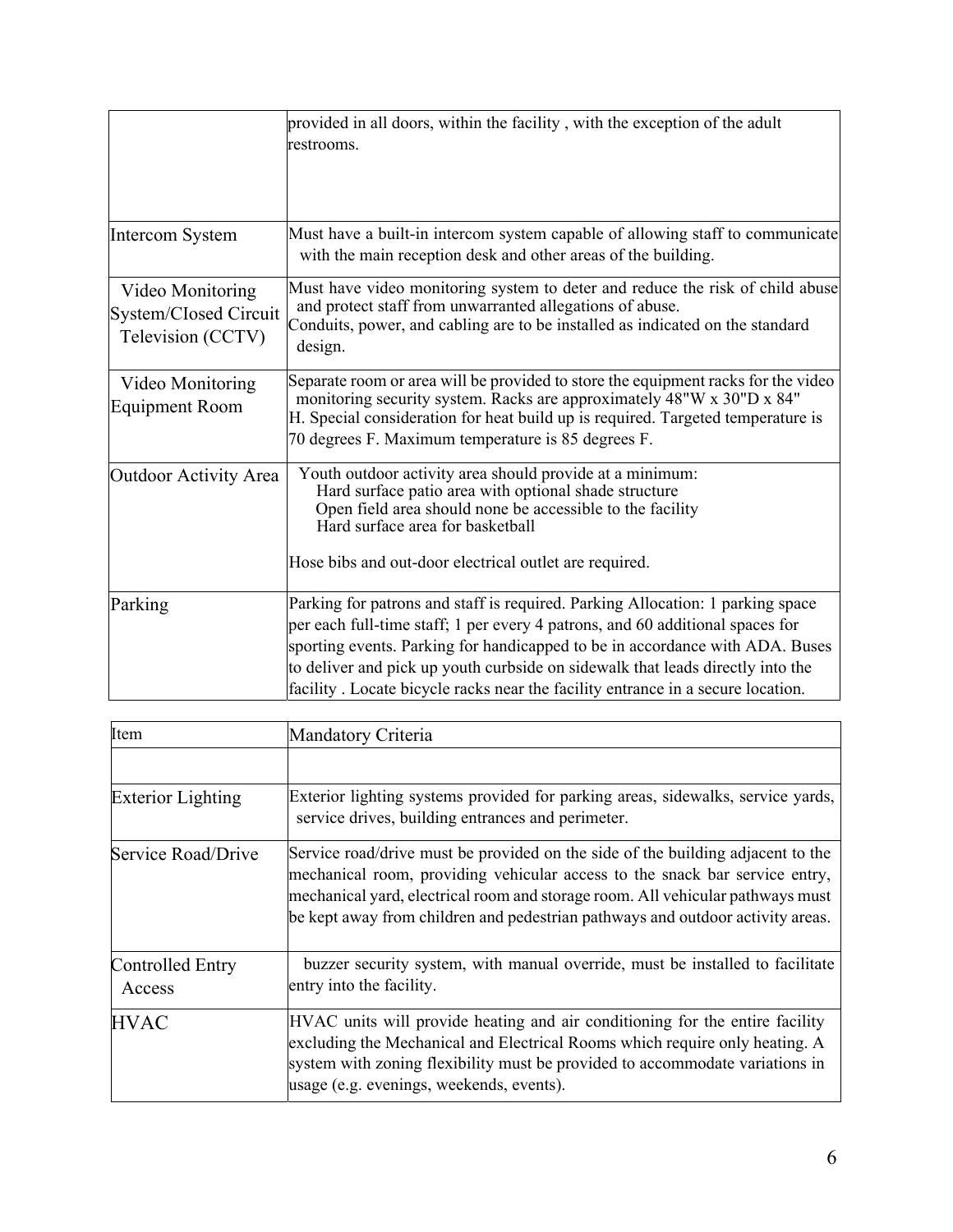| Room                         | Mechanical [Electrical  Mechanical room to open directly to the exterior of the building with no access<br>o the interior space or direct access to the playground. Mechanical yard must<br>be located away from the outdoor activity area for noise and environmental<br>considerations. |
|------------------------------|-------------------------------------------------------------------------------------------------------------------------------------------------------------------------------------------------------------------------------------------------------------------------------------------|
| CATV (Cable<br>Television)   | Provide empty boxes and conduits for 1 CATV in the teen room and 1 CATV in<br>the staff lounge.                                                                                                                                                                                           |
| Communication<br>Room        | Provide separate room for communication sized to meet the minimum DOIM<br>requirement for electrical boxes and connections.                                                                                                                                                               |
| <b>Drinking Fountains</b>    | Drinking fountains to be provided in the interior of the facility                                                                                                                                                                                                                         |
| Policy Act<br>Energy<br>2005 | Youth Centers shall be designed in compliance with statutory requirements for<br>federal facilities IAW EPACT 05 and E.O. 13423.                                                                                                                                                          |
| $(EPACT 05)$ and             |                                                                                                                                                                                                                                                                                           |
| <b>Executive Order</b>       |                                                                                                                                                                                                                                                                                           |
| 13423                        |                                                                                                                                                                                                                                                                                           |
| E.O. 13423                   |                                                                                                                                                                                                                                                                                           |
| Sustainability               | Youth Centers are designed to meet current sustainable development and<br>design policy requirements as established by the Department of the Army.                                                                                                                                        |

### **GUIDANCE**

Size classification - The size is classified by the number of youth to be accommodated in the primary program space. A separate teen room is dependent on the installation requirement and accounts for the range in facility capacity. An additional 60 youth may be accommodated in the multi-purpose room.

Facility Site — The Child Development Center (CDC) will be evaluated for security requirements in accordance with UFC 4-010-01, DOD Minimum Antiterrorism Standards for Buildings, latest edition. The facility is not to be sited near or next to facilities that sell or serve alcoholic beverages or tobacco products or in close proximity to an adult recreation facility or Soldier quarters. Parking area and roadways shall be provided with curbs and gutters.

Grading — The site will be graded to drain away from the new structure to existing drainage ditches or storm drain systems.

Utilities — All utilities, except storm water, will be routed from the new structure underground to the existing source.

Landscaping — Irrigation of turf and significant landscaping may be required in geographical areas which are arid. Landscaping is an important tool in the implementation of Force Protection measures. Landscaped earth berms shall be used to provide an attractive natural barrier. Shrubs, bushes, trees, flowers, etc. used around the Youth Center and outdoor activity area shall be evaluated for potential hazard or toxicity. No toxic chemicals or herbicides shall be used to clear the site of unwanted irrigation.

Interior Color Scheme — Standardized interior colors schemes have been developed for the Garrison to select from.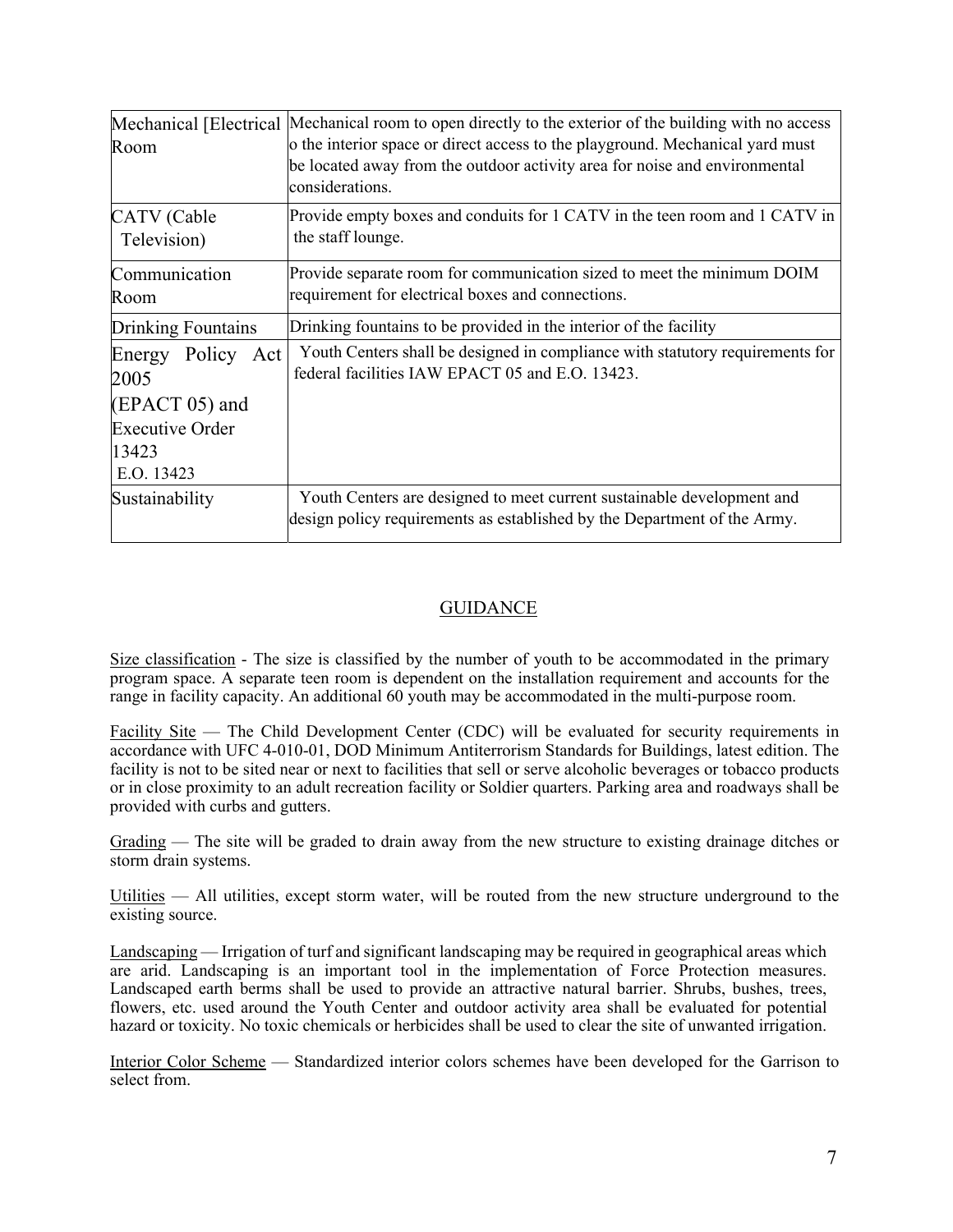Specific Activity Room(s) — are designed for more active functions such as dance or martial arts. As such, these rooms may need to accommodate different flooring and features (such as mirrors for dance), depending on the intended use. The designer needs to coordinate for any special requirements (e.g. flooring, walls, ceiling height, etc.) for these type activity rooms. Specific activity rooms to accommodate up to 15 youth.

Floor Drains — All toilet and wet areas to include janitor and laundry rooms and multiple locations in the kitchen must have floor drains.

Casework — Provide for solid surfacing counter tops and high-quality cabinets. Millwork is required as shown in the Standard Design. Millwork is to be constructed out of plywood. Particle board is not acceptable. Solid surface countertop (or better) must be provided. Materials other than solid surfacing would need IMCOM Center of Expertise approval.

Exterior Windows - Exterior windows (single or double hung operable windows) shall meet the UFC 4010- 01 requirements for ATFP. All windows are to be screened.

Interior Windows - All interior windows shall be tempered safety glass.

Life Safety. The building fire protection systems, shall be designed in accordance with the applicable standards contained in the Unified Facilities Criteria (UFC) 3-600-01 , Fire Protection Engineering for Facilities, UFC 4-740-06, Youth Centers, and National Fire Protection Association (NFPA) 101 , Life Safety Code. A complete automatic sprinkler system shall be provided in accordance with UFC 3-600-01 and NFPA 13. The fire alarm system shall be designed in accordance with NFPA 72, which will provide pull stations at each exterior exit door and textual (voice) audible and visual (strobes) notification devices. Smoke detectors for Youth Centers will be in accordance with UFC 4-740-06. Placement of the enunciator panel is a local fire department call. If there is no preferred location, then the panel shall be placed in the entrance of the facility. Where possible, the Mass Notification System (UFC 4-021-01) shall be integrated with the fire alarm system.

Video Monitorinq Security System/Closed Circuit Television (CCTV) - AR 415-15 - Appendix L, Information Systems Support is the source of Army policy for funding of video monitoring equipment. MILCON/MCA dollars are to be used for cabling and fittings, connectors, terminal strips, and similar devices needed to install the cable up to the outlet device plate. Operating Maintenance Army (OMA) dollars are used to purchase and install monitors, cameras, parent viewing monitors, operating consoles, etc. for the video surveillance system. The equipment, external to the outlets, is considered personal property.

Accessibility — The Youth Center shall be designed in compliance with the Americans with Disabilities Act (ADA) Accessibility Guidelines for Buildings and Facilities.

Siqnaqe — The facility shall be identified as a "Youth Center". The installation/garrison or community name or geographic location of the facility may be used for public identification purposes. Location of sign is a site-adapt issue. The facility signage is to be in accordance with the Installation Design Guide.

Antiterrorism/Force Protection — The most current guidance (UFC 4-010-01 , Force Protection) must be incorporated into the site layout and standard design using. A Mass Notification System shall also be provided using UFC 4-021-01, Design, and Operation & Maintenance for Mass Notification Systems. To protect the facility and its occupants, consider a natural approach without degrading the visual surroundings as a method of protection.

UFC 4-740-06 —The Army Standards comply with the Unified Criteria for Youth Centers, UFC 4-740-06, dated 12 January 2006. Additional guidance contained within.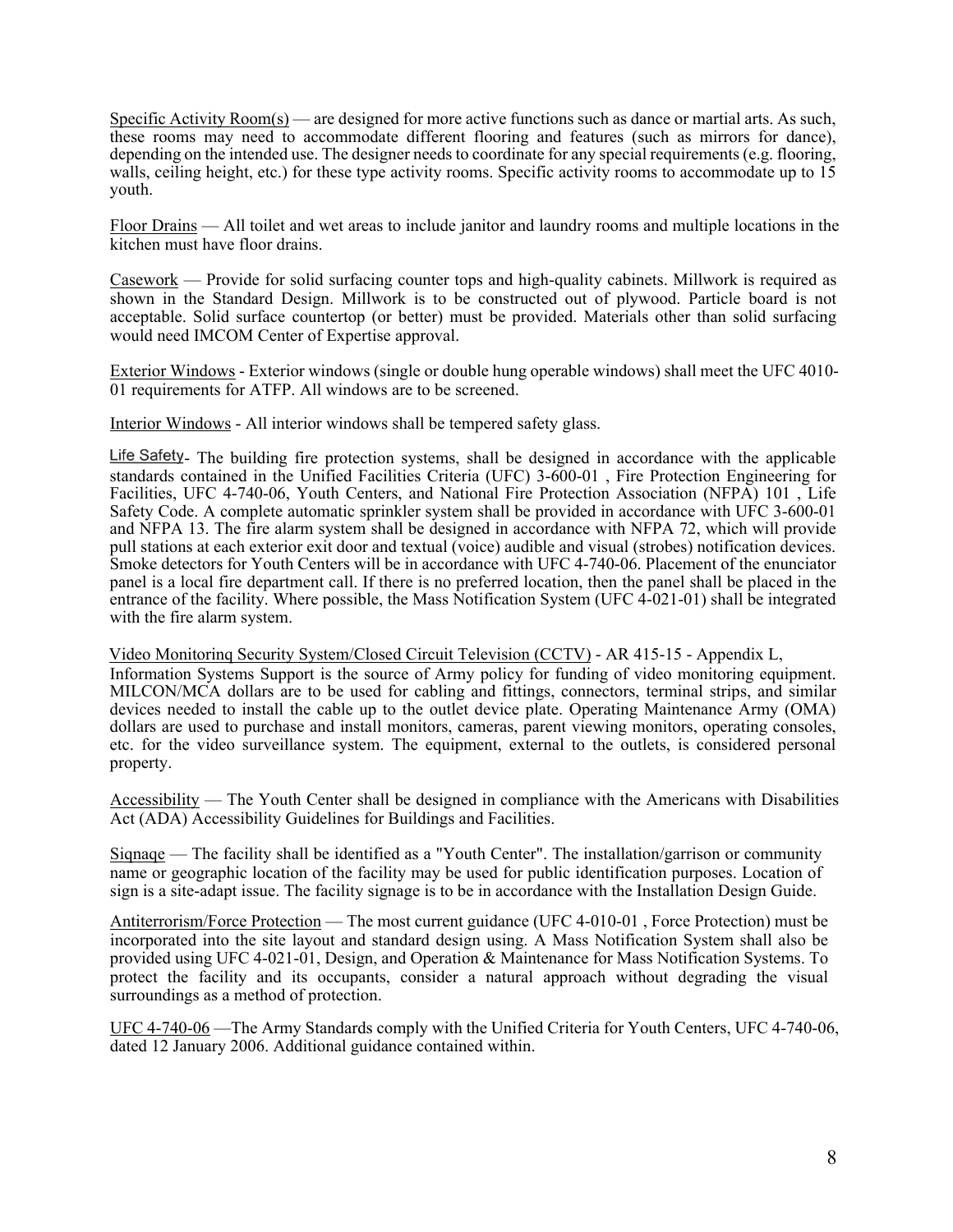| <b>ROOM NAME</b>                                          | <b>FLOOR</b>   | <b>BASE</b> | WALLS        | <b>CEILING</b>   |
|-----------------------------------------------------------|----------------|-------------|--------------|------------------|
| <b>VESTIBULE</b>                                          | QT             |             | <b>EPCJB</b> | ACT              |
| HALLWAYS/ADMIN AREA                                       | <b>VCT</b>     |             | <b>EPGB</b>  | ACT              |
| <b>RECEPTION</b>                                          | <b>VCT</b>     |             | <b>EPCJB</b> | ACT              |
| <b>WAITING AREA</b>                                       | <b>VCT</b>     |             | <b>EPGB</b>  | ACT              |
| <b>DIRECTORS OFFICE</b>                                   | <b>CPT</b>     |             | <b>PGB</b>   | ACT              |
| <b>ADMIN OFFICE</b>                                       | <b>CPT</b>     |             | <b>PCJB</b>  | ACT              |
| COPY/FILE                                                 | <b>VCT</b>     |             | PGB          | ACT              |
| <b>STAFF LOUNGE/TRAINING</b>                              | VCT/CPT        |             | <b>EPGB</b>  | ACT              |
| STAFF/VISITOR HC RESTROOM                                 | CT             | CT          | CT/EPGB      | ACT              |
| <b>SNACK BAR / CULINARY ARTS</b>                          |                |             | <b>EPGB</b>  | <b>VACT</b>      |
| DRY STORAGE                                               |                |             | <b>EPGB</b>  | V ACT            |
| <b>COMMONS (BY SNACK BAR)</b>                             | <b>VCT</b>     |             | <b>EPGB</b>  | ACT              |
| 2nd COMMONS/GATHERING<br>AREA (Medium & Large Facilities) | <b>VCT</b>     |             | <b>EPCJB</b> | ACT              |
| TECHNOLOGY LAB /<br>HOMEWORK CENTER (Small<br>Facility)   | <b>CPT</b>     |             | <b>EPCJB</b> | ACT              |
| TECHNOLOGY LAB (Medium &<br>Large Facilities)             | <b>CPT</b>     |             | <b>EPCJB</b> | ACT              |
| HOMEWORK CENTER (Medium<br>& Large Facilities)            | <b>CPT</b>     |             | <b>EPCJB</b> | ACT              |
| ACTIVITY ROOMS, GENERAL                                   | <b>VCT</b>     |             | <b>EPGB</b>  | ACT              |
| ACTIVITY ROOMS, SPECIFIC                                  | <b>VCT</b>     |             | <b>EPCJB</b> | ACT              |
| STORAGE, TYPICAL                                          | <b>VCT</b>     |             | PGB          | ACT              |
| MULTI-PURPOSE ROOM                                        | <b>ATHL FL</b> |             | <b>PCMU</b>  | <b>E STRU</b>    |
| <b>SPORTS DIRECTOR'S OFFICE</b>                           | <b>CPT</b>     |             | PGB          | $\mathbf{ACT}\,$ |
| <b>LAUNDRY</b>                                            |                |             | <b>EPCJB</b> | ACT              |
| MALE                                                      | <b>CT</b>      | <b>CT</b>   | CT/EPGB      | ACT              |
| <b>FEMALE</b>                                             | CT             | CT          | CT/EPGB      | ACT              |

## MINIMUM INTERIOR ROOM FINISH SCHEDULE REQUIREMENTS YOUTH CENTERS